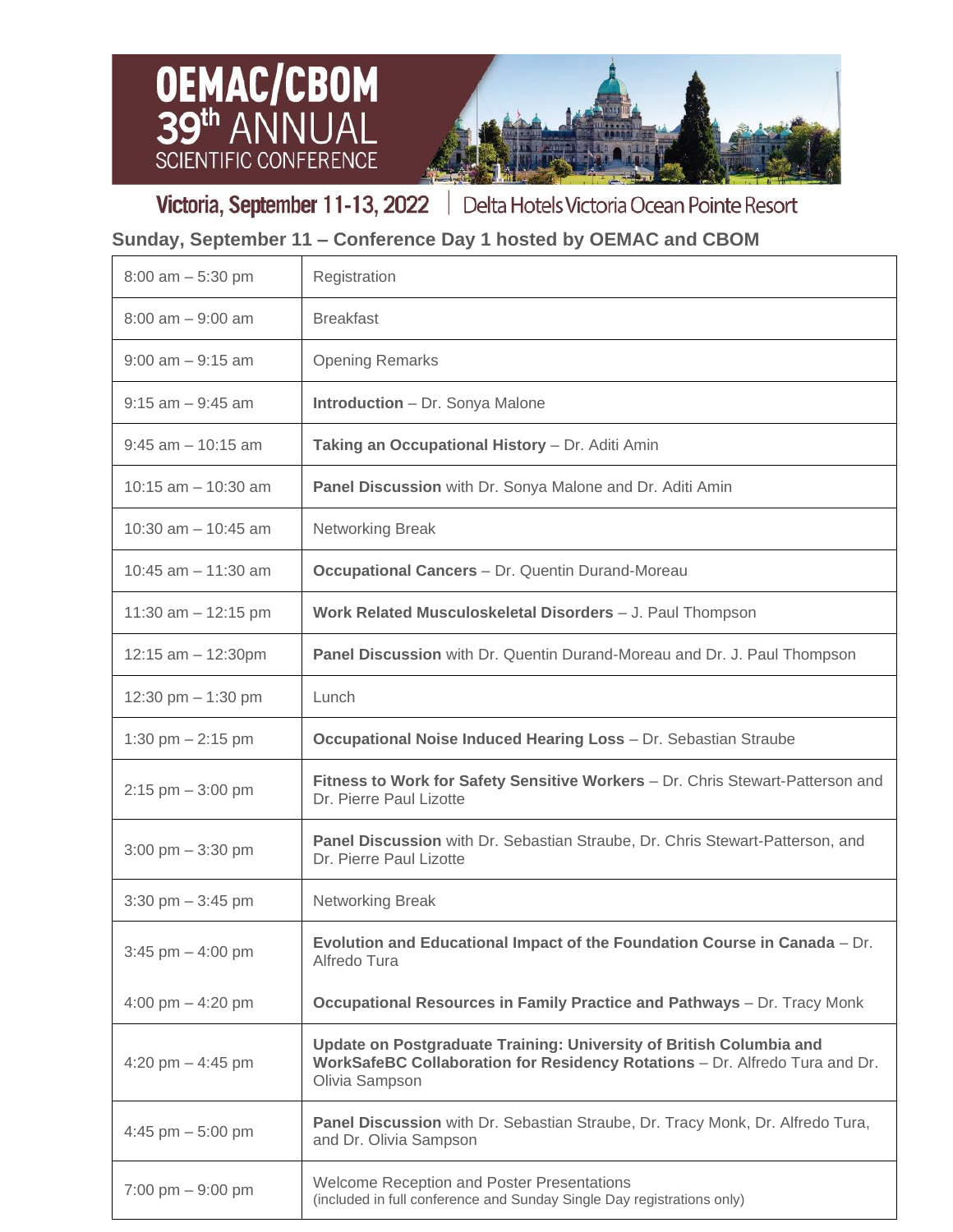



Victoria, September 11-13, 2022 | Delta Hotels Victoria Ocean Pointe Resort

 $\overline{\mathbf{1}}$ 

## **Monday, September 12 – Conference Day 2 hosted by OEMAC and CBOM**

| 7:00 am $-$ 3:30 pm                 | Registration                                                                                                                          |
|-------------------------------------|---------------------------------------------------------------------------------------------------------------------------------------|
| $7:00$ am $-8:00$ am                | <b>Breakfast</b>                                                                                                                      |
| $8:00$ am $-8:15$ am                | <b>Opening Remarks</b>                                                                                                                |
| $8:15$ am $-9:00$ am                | <b>Cannabis Driver Check MRO</b> - Dr. Melissa Snider-Adler                                                                           |
| $9:00$ am $-9:45$ am                | <b>Complex Pain Syndrome - Dr. Paul Winston</b>                                                                                       |
| $9:45$ am $-10:15$ am               | <b>Panel Discussion</b> with Dr. Melissa Snider-Adler and Dr. Paul Winston                                                            |
| 10:15 am $-$ 10:30 am               | <b>Break and Network with Exhibitors</b>                                                                                              |
| 10:30 am $-$ 11:15 am               | Duty to Report based on German Wings Report - Dr. Harry<br>Karlinsky                                                                  |
| 11:15 am $-$ 12:00 pm               | Military Approach to Return to Work from a Psych Perspective<br>and Military Approach to PTSD Rehabilitation - Dr. Andrea Tuka        |
| 12:00 pm $-$ 12:30 pm               | <b>Panel Discussion</b> with Dr. Harry Karlinsky and Dr. Andrea Tuka                                                                  |
| 12:30 pm $-$ 1:30 pm                | Lunch and CBOM Annual General Meeting                                                                                                 |
| 1:30 pm $- 2:15$ pm                 | <b>CBOM Memorial Lecture: Occupational Medicine: the Past, the</b><br>Present, and the Future, A Personal Reflection - Dr. Sidney Siu |
| $2:15$ pm $-3:00$ pm                | Role of Prevention in a Pandemic: lessons learned – Dr. Gordon<br><b>Harkness</b>                                                     |
| $3:00 \text{ pm} - 3:15 \text{ pm}$ | <b>Panel Discussion</b> with Dr. Sidney Siu and Dr. Gordon Harkness                                                                   |
| $3:15$ pm $-3:30$ pm                | <b>Break and Network with Exhibitors</b>                                                                                              |
| $3:30$ pm $-5:30$ pm                | <b>Offsite Educational Tours</b> – to be announced                                                                                    |
| 6:30 pm $- 7:30$ pm                 | <b>Cocktail Reception</b>                                                                                                             |
| 7:30 pm $-$ 10:00 pm                | <b>OEMAC Annual Dinner and Awards Banquet</b>                                                                                         |

**Schedule is subject to change and will be updated regularly.**